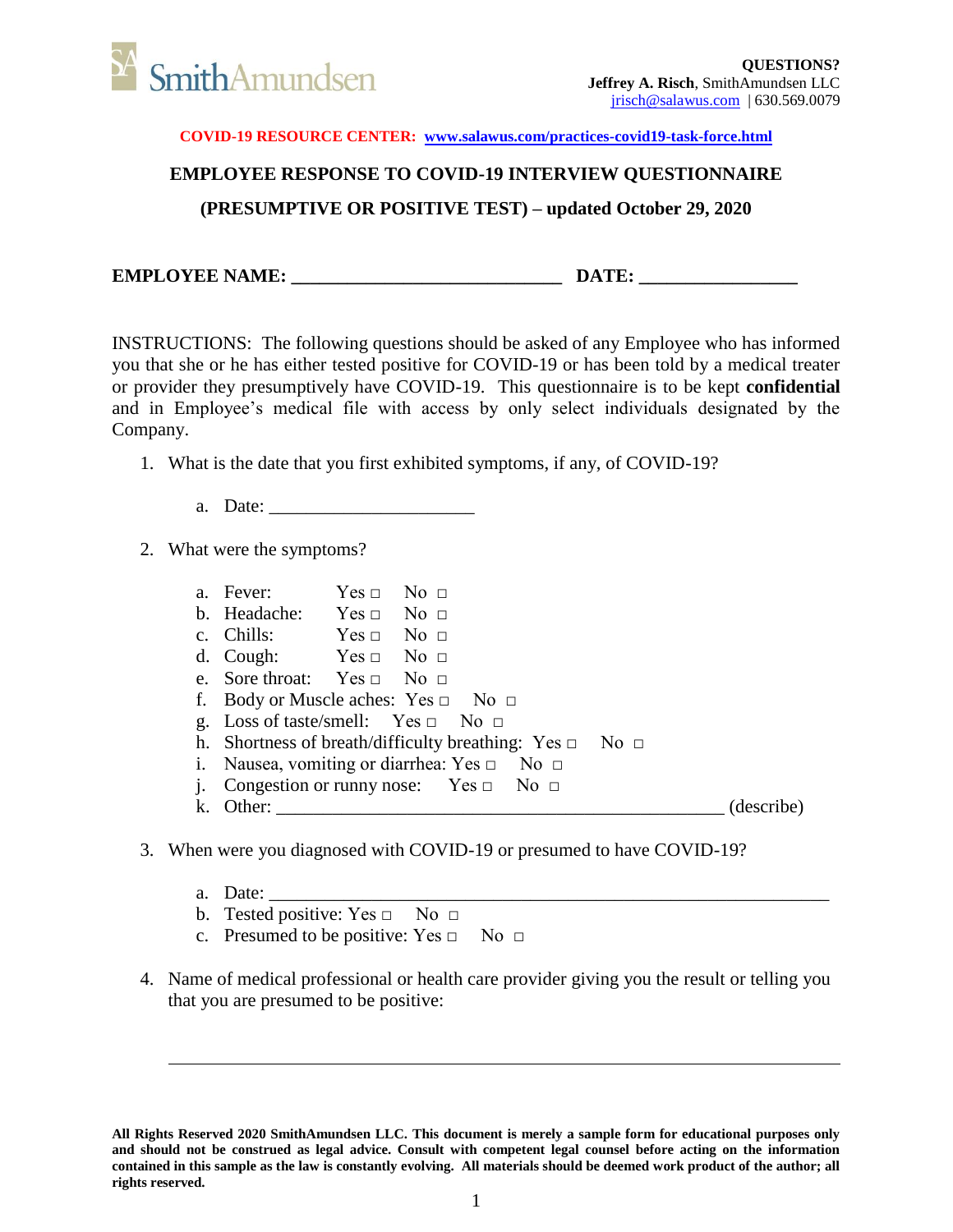

- 5. What are your current symptoms?
	- a. Fever (100.4°F or higher): Yes  $\Box$  No  $\Box$
	- b. Headache:  $Yes \sqcap No \sqcap$
	- c. Chills:  $Yes \Box No \Box$
	- d. Cough:  $Yes \Box No \Box$
	- e. Sore throat that you cannot attribute to another health condition: Yes  $\Box$  No  $\Box$
	- f. Muscle or body aches that you cannot attribute to another health condition, or that may have been caused by a specific activity (such as physical exercise):
		- $Yes \Box No \Box$
	- g. Loss of taste/smell:  $Yes \Box No \Box$
	- h. Shortness of breath/difficulty breathing: Yes  $\Box$  No  $\Box$
	- i. Nausea, vomiting or diarrhea: Yes  $\Box$  No  $\Box$
	- j. Congestion or runny nose: Yes □ No □
	- k. Other:  $\qquad \qquad$  (describe)

\_\_\_\_\_\_\_\_\_\_\_\_\_\_\_\_\_\_\_\_\_\_\_\_\_\_\_\_\_\_\_\_\_\_\_\_\_\_\_\_\_\_\_\_\_\_\_\_\_\_\_\_\_\_\_\_\_\_\_\_\_\_\_\_\_

\_\_\_\_\_\_\_\_\_\_\_\_\_\_\_\_\_\_\_\_\_\_\_\_\_\_\_\_\_\_\_\_\_\_\_\_\_\_\_\_\_\_\_\_\_\_\_\_\_\_\_\_\_\_\_\_\_\_\_\_\_\_\_\_\_

- 6. Have you been told by a medical professional to self-quarantine? Yes  $\Box$  No  $\Box$ 
	- a. If yes, for how long (in days)?
	- b. If yes, have you been self-quarantined? If yes, since what date?
- 7. In the previous 30 days, have you had close contact with an individual confirmed or presumed to have COVID-19 (i.e. spent a total of 15 minutes or more over the course of a 24-hour period within 6 feet of the individual, or being coughed or sneezed on, even if the 15 minutes were not consecutive)? Yes  $\Box$  No  $\Box$ 
	- a. If yes, give the date of last contact:

\_\_\_\_\_\_\_\_\_\_\_\_\_\_\_\_\_\_\_\_\_\_\_\_\_\_\_\_\_\_\_\_\_\_\_\_\_\_\_\_\_\_\_\_\_\_\_\_\_\_\_\_\_\_\_\_\_\_\_\_\_\_\_\_\_

\_\_\_\_\_\_\_\_\_\_\_\_\_\_\_\_\_\_\_\_\_\_\_\_\_\_\_\_\_\_\_\_\_\_\_\_\_\_\_\_\_\_\_\_\_\_\_\_\_\_\_\_\_\_\_\_\_\_\_\_\_\_\_\_\_

\_\_\_\_\_\_\_\_\_\_\_\_\_\_\_\_\_\_\_\_\_\_\_\_\_\_\_\_\_\_\_\_\_\_\_\_\_\_\_\_\_\_\_\_\_\_\_\_\_\_\_\_\_\_\_\_\_\_\_\_\_\_\_\_\_

- b. If yes, explain your relationship to individual(s) with COVID-19:
- c. If yes, identify the location of last contact:
- d. If yes, identify whether any such contact is or was in your household:
- 8. In the previous 30 days, have you traveled to, or stopped over in, a country for which the CDC has issued a travel health notice (including but not limited to China, Iran, or Europe)? Yes  $\Box$  No  $\Box$

**All Rights Reserved 2020 SmithAmundsen LLC. This document is merely a sample form for educational purposes only and should not be construed as legal advice. Consult with competent legal counsel before acting on the information contained in this sample as the law is constantly evolving. All materials should be deemed work product of the author; all rights reserved.**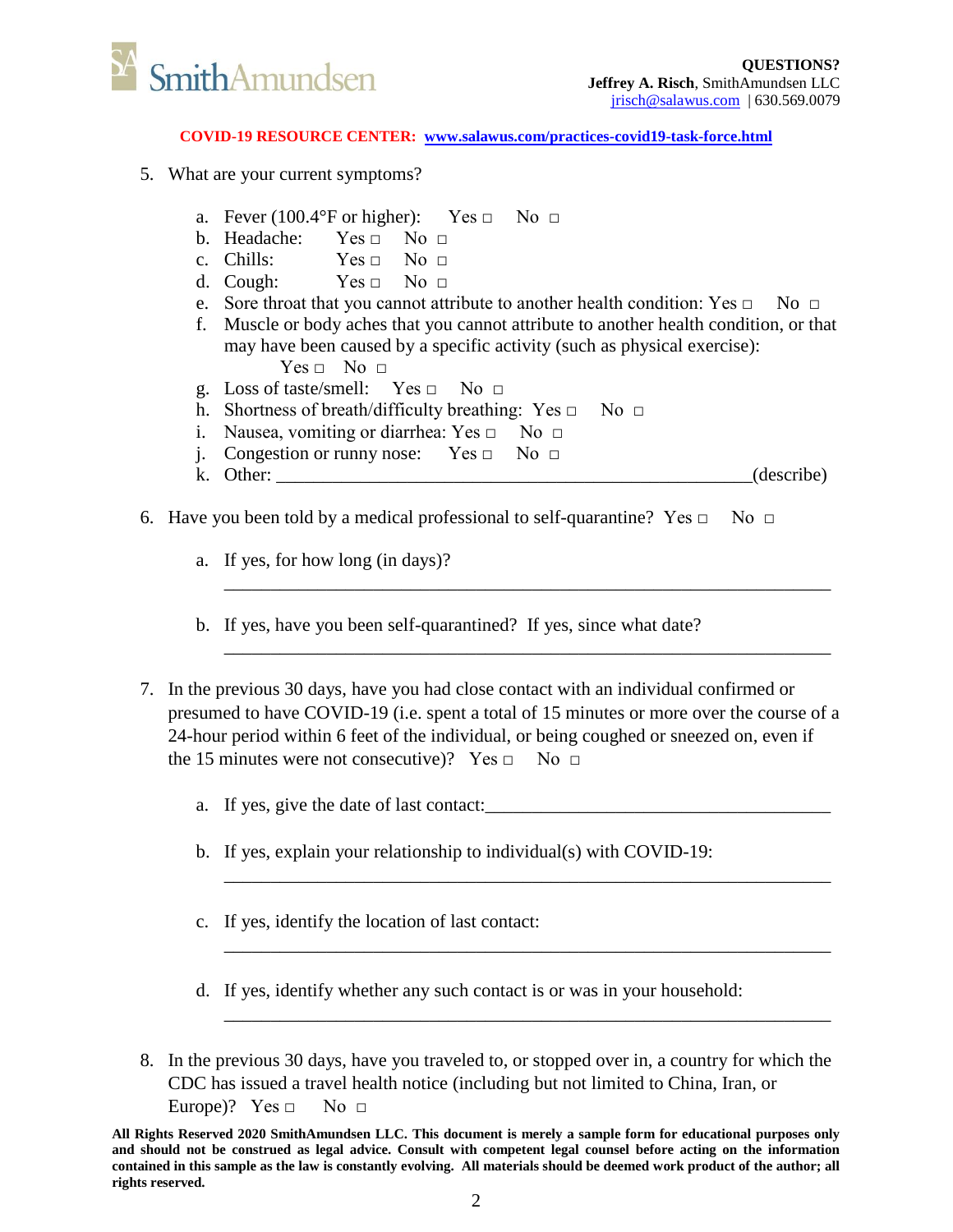

- a. If yes, give country name and dates of travel:
- 9. In the previous 30 days, have you traveled domestically or internationally by airplane, bus or train?

\_\_\_\_\_\_\_\_\_\_\_\_\_\_\_\_\_\_\_\_\_\_\_\_\_\_\_\_\_\_\_\_\_\_\_\_\_\_\_\_\_\_\_\_\_\_\_\_\_\_\_\_\_\_\_\_\_\_\_\_\_\_\_\_\_

 $Yes \Box$  No  $\Box$ 

- a. Details: \_\_\_\_\_\_\_\_\_\_\_\_\_\_\_\_\_\_\_\_\_\_\_\_\_\_\_\_\_\_\_\_\_\_\_\_\_\_\_\_\_\_\_\_\_\_\_\_\_\_\_\_\_\_\_\_\_\_
- b. Date(s) of Travel: $\frac{1}{2}$  or  $\frac{1}{2}$  and  $\frac{1}{2}$  and  $\frac{1}{2}$  and  $\frac{1}{2}$  and  $\frac{1}{2}$  and  $\frac{1}{2}$  and  $\frac{1}{2}$  and  $\frac{1}{2}$  and  $\frac{1}{2}$  and  $\frac{1}{2}$  and  $\frac{1}{2}$  and  $\frac{1}{2}$  and  $\frac{1}{2}$  and  $\frac{1$
- c. Destination(s):\_\_\_\_\_\_\_\_\_\_\_\_\_\_\_\_\_\_\_\_\_\_\_\_\_\_\_\_\_\_\_\_\_\_\_\_\_\_\_\_\_\_\_\_\_\_\_\_\_\_\_\_\_\_
- d. Accommodation(s): $\Box$

10. In the previous 30 days have you used mass transit or public transportation?

 $Yes \sqcap$  No  $\sqcap$ 

- a. Details: \_\_\_\_\_\_\_\_\_\_\_\_\_\_\_\_\_\_\_\_\_\_\_\_\_\_\_\_\_\_\_\_\_\_\_\_\_\_\_\_\_\_\_\_\_\_\_\_\_\_\_\_\_\_\_\_\_\_
- b. Date(s) of Travel:
- 11. Outside of work, have you attended any event or visited any public place in the previous 30 days where more than 10 individuals were in attendance and you were within 6 feet from any one individual for a total of 15 minutes or more, even if those 15 minutes were not consecutive? Yes  $\Box$  No  $\Box$ 
	- a. Location: \_\_\_\_\_\_\_\_\_\_\_\_\_\_\_\_\_\_\_\_\_\_\_\_\_\_\_\_\_\_\_\_\_\_\_\_\_\_\_\_\_\_\_\_\_\_\_\_\_\_\_\_\_\_\_\_\_ b. Date $(s)$ :

**I certify that the above information was provided to me by telephone discussion with the**  above-named individual on the <u>equal day of equal contracts</u>, 20 and is accurately **recorded herein.**

**By:\_\_\_\_\_\_\_\_\_\_\_\_\_\_\_\_\_\_\_\_\_\_\_\_\_\_\_\_\_\_\_\_\_\_\_\_\_\_\_\_\_**

**Print Full Name**

Signature:

**Title:\_\_\_\_\_\_\_\_\_\_\_\_\_\_\_\_\_\_\_\_\_\_\_\_\_\_\_\_\_\_\_\_\_\_\_\_\_\_\_**

**All Rights Reserved 2020 SmithAmundsen LLC. This document is merely a sample form for educational purposes only and should not be construed as legal advice. Consult with competent legal counsel before acting on the information contained in this sample as the law is constantly evolving. All materials should be deemed work product of the author; all rights reserved.**